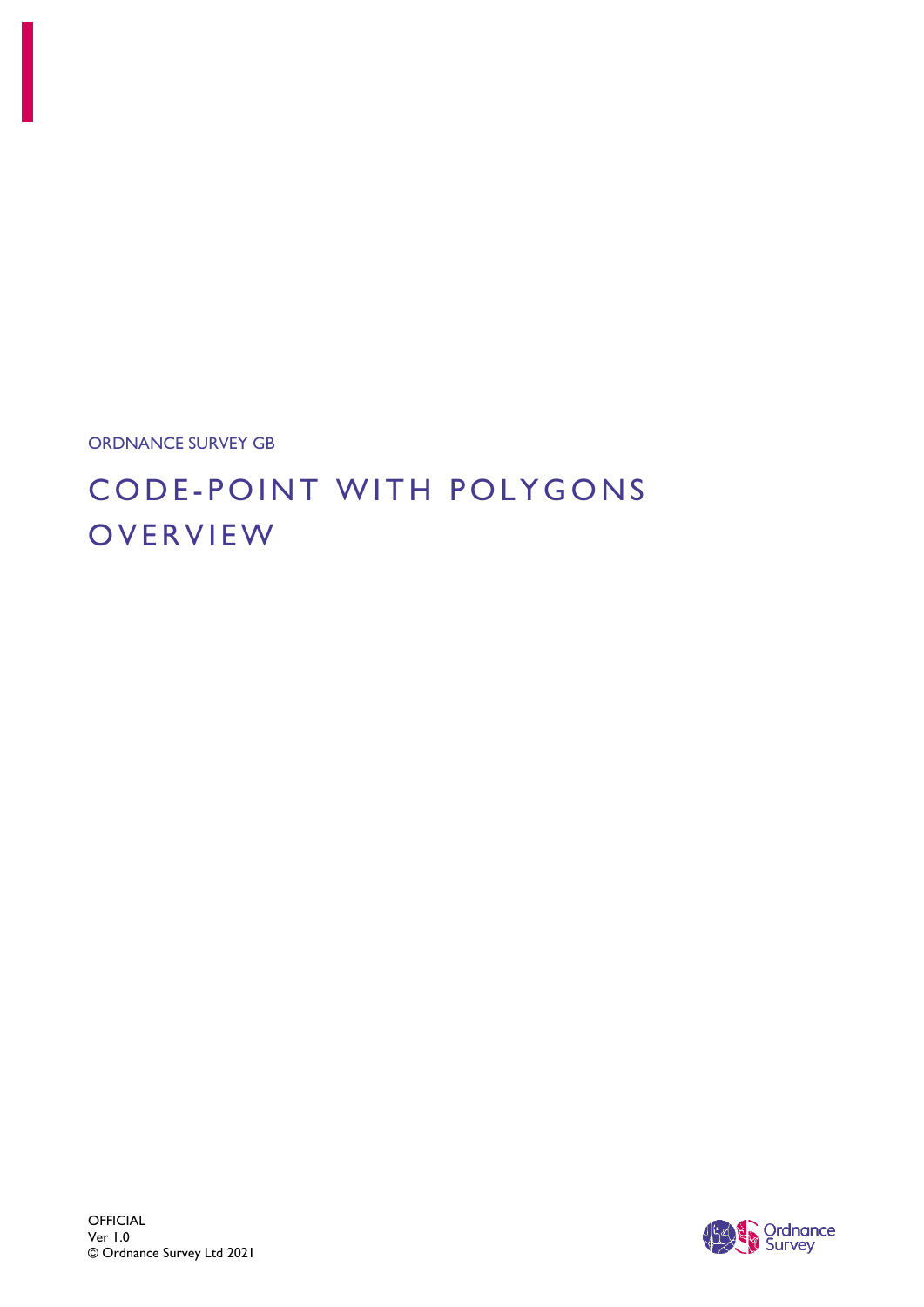#### **Version history**

| <b>Version Date</b> |         | <b>Description</b>                         |  |
|---------------------|---------|--------------------------------------------|--|
| $\overline{1}$ .0   | 10/2021 | Initial release of this Overview document. |  |
|                     |         | New data format.                           |  |

#### **Purpose of this document**

This document provides information about and insight into the Code-Point with Polygons product and its potential applications. For information on the contents and structure of Code-Point with Polygons, please refer to the Getting Started Guide and Technical Specification.

The terms and conditions on which Code-Point with Polygons is made available to you and your organisation are contained in that Ordnance Survey customer contract. Please ensure your organisation has signed a valid current customer contract to be able to use Code-Point with Polygons.

We may change the information in this document at any time, giving you the notice period set out in your contract. We do not accept responsibility for the content of any third-party websites referenced or accessed in or through this document.

This document has been screened according to Ordnance Survey's Equality Scheme. If you have difficulty reading this information in its current format and would like to find out how to access it in a different format (braille, large print, computer disk or in another language), please contact us on: +44 (0)3456 05 05 05.

#### **Copyright in this document**

© Ordnance Survey Limited 2021. This document (including for the avoidance of doubt, any mapping images reproduced within it) is protected by copyright and apart from the rights expressly granted within this document to use the content, all rights are reserved. Any part of this document may be copied for use internally in your organisation or business so that you can use Code-Point with Polygons under the terms of your licence (but not otherwise).

No part of this document may be reproduced or transmitted in any form or by any means (including electronically) for commercial exploitation, onward sale or as free promotional material without getting the written consent of Ordnance Survey beforehand.

#### **Trademarks**

Ordnance Survey, OS, the OS Logos and Code-Point are registered trademarks, and Code-Point with Polygons is a trademark of Ordnance Survey, Britain's mapping agency.

PAF, PO Box and Royal Mail are registered trademarks of Royal Mail Group Ltd.

#### **Contact details**

[OS website 'Contact us' page](https://www.ordnancesurvey.co.uk/contact-us) [\(https://www.ordnancesurvey.co.uk/contact-us\)](https://www.ordnancesurvey.co.uk/contact-us).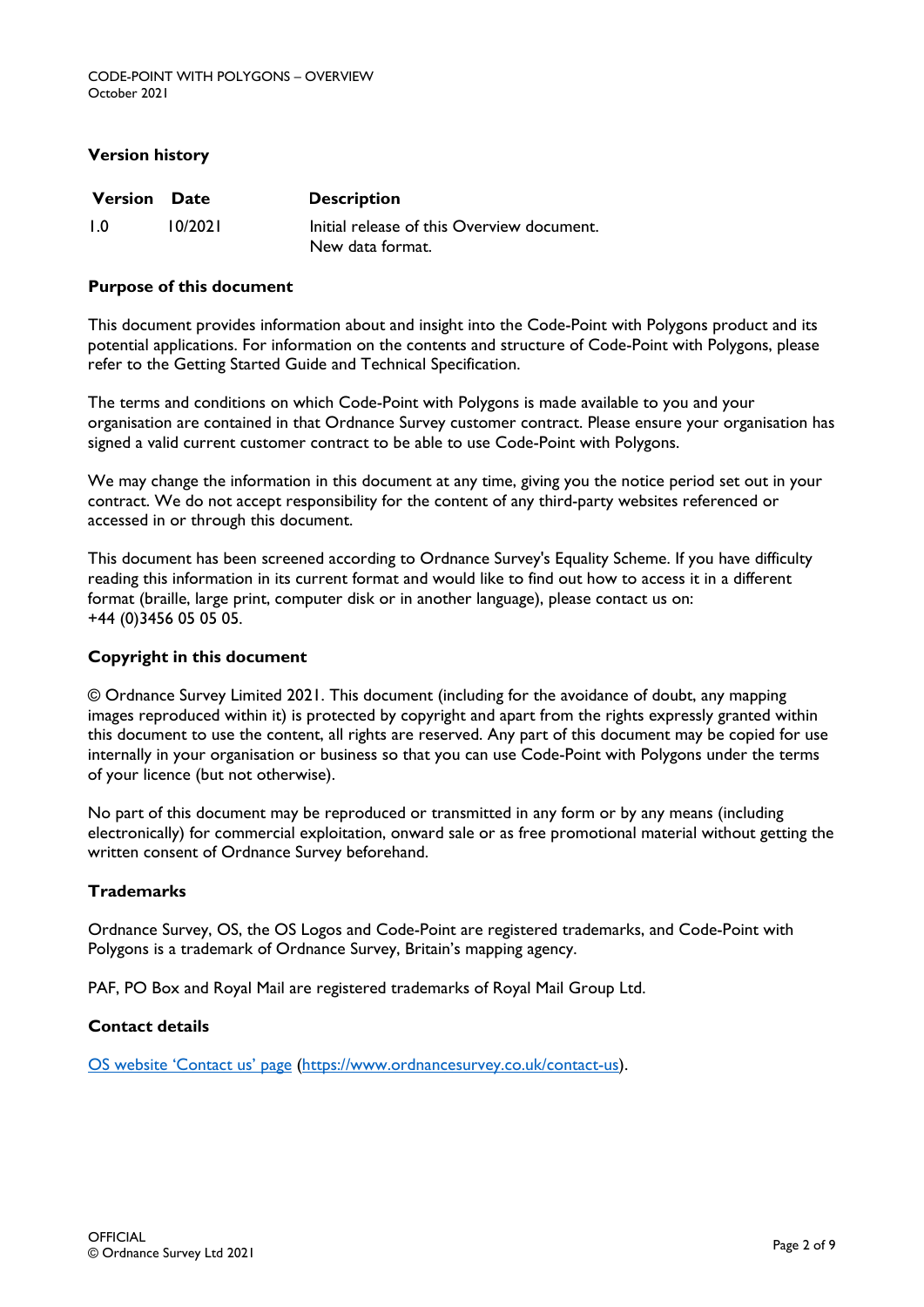# **Contents**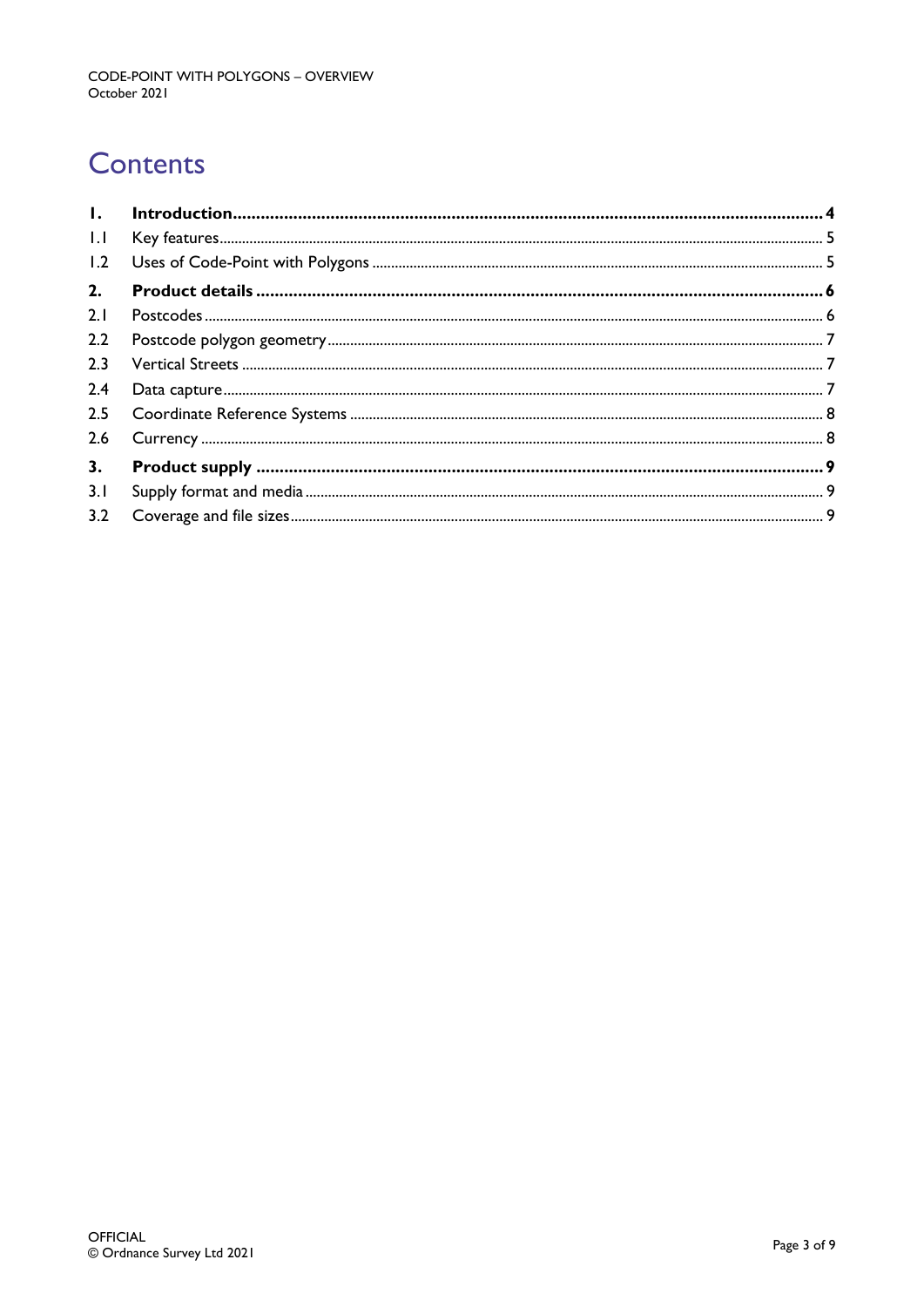# <span id="page-3-0"></span>1. Introduction

Code-Point with Polygons is a dataset that contains the notional area of postcode units, allowing customers to display and analyse any data collected at the postcode level.

The polygons within the product are derived from georeferenced Royal Mail Postal Address File (PAF) delivery addresses. A process is undertaken to create a set of polygons around individual address records within a postcode. This is called a Thiessen process and the polygons are the result of a mathematical computation that creates polygons from point data. In this way, mathematically-consistent boundaries are created between distinct postcode groups, creating this notional boundary set.



Postcode unit boundaries are, by definition, only the delivery point or collection of delivery points that constitutes the postcode units. The boundary is therefore a notional one, the position of which is arbitrary. What has been created, however, is a set of boundaries that follows a consistent logic and portrays the notional footprint of each postcode unit. The boundary encloses every delivery address for which positional data of sufficient quality is available, and which follow major physical features that could reasonably be regarded as part of the postcode boundary.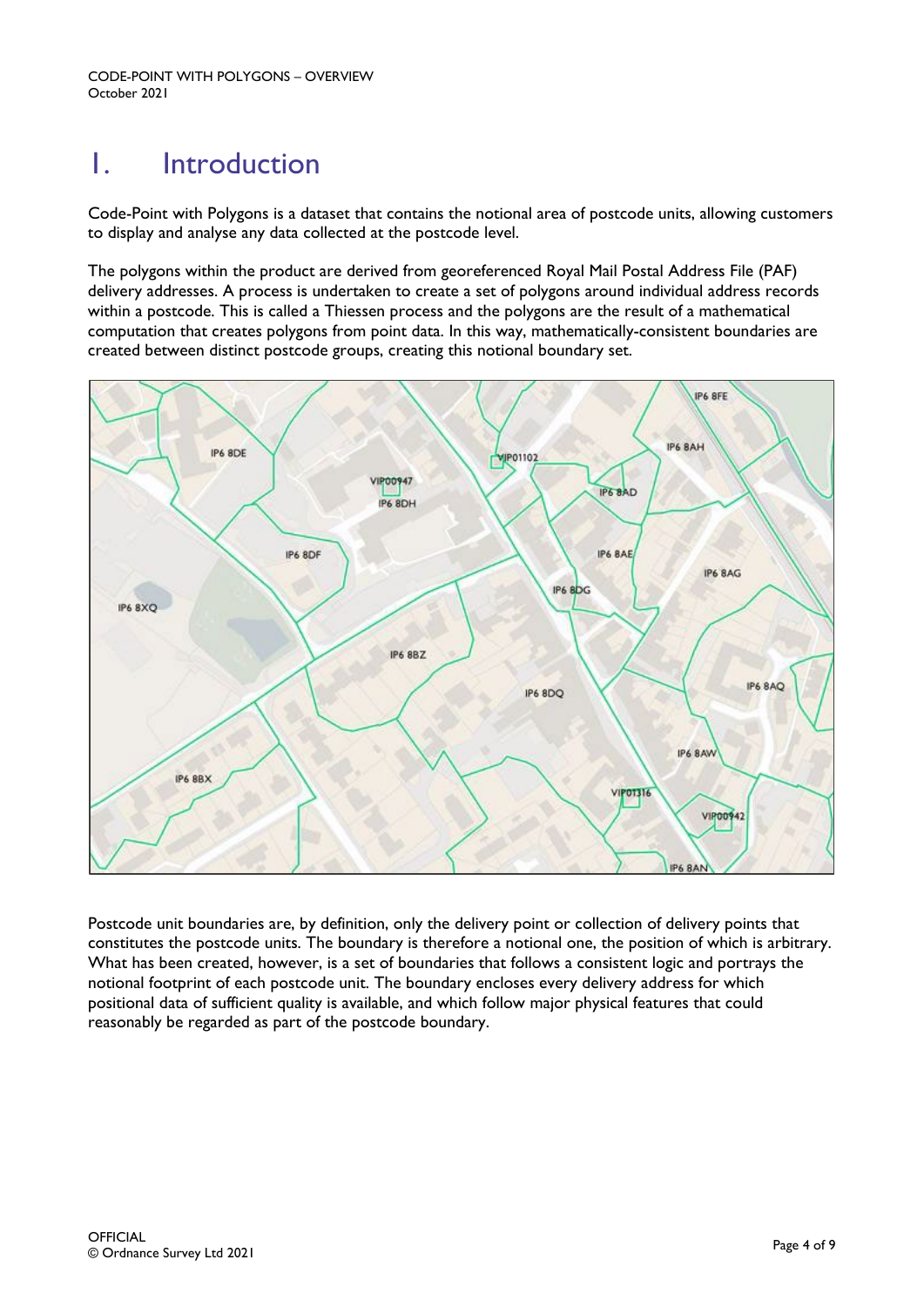## <span id="page-4-0"></span>1.1 Key features

The key features of the Code-Point with Polygons product are:

- A set of 120 postal-area-based files that provide a set of boundaries for the postcode units in Great Britain for SHP, TAB and MID/MIF supply formats. For Vector Tile supply, a single national file is provided.
- Vertical streets: a list of polygons for locations that contain more than one postcode, e.g. office blocks and flats.
- Corresponding Code-Point information providing the number of delivery addresses and the health and administrative area codes related to each postcode.

## <span id="page-4-1"></span>1.2 Uses of Code-Point with Polygons

The quality of this polygon creation allows the polygons to be used for a wide range of applications. This will include analysis of geographically-based information or statistics by postcode, and the pictorial display of information that has been analysed or sorted by postcode.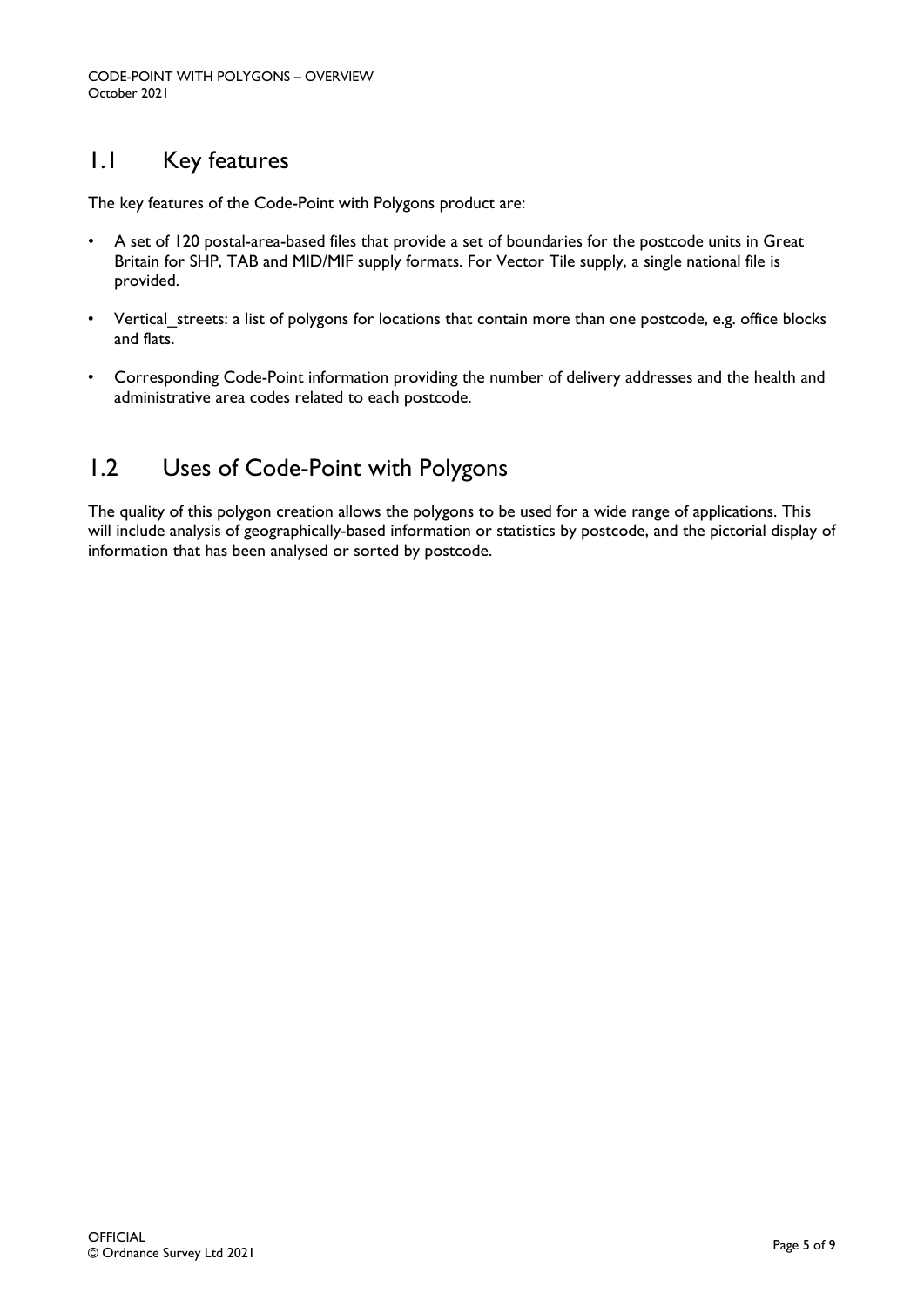CODE-POINT WITH POLYGONS – OVERVIEW October 2021

# <span id="page-5-0"></span>2. Product details

### <span id="page-5-1"></span>2.1 Postcodes

There are two main components of a postcode:

- **The outward code (also called outcode).** The first two to four characters of the postcode constitutes the postcode area and the postcode district. It is the part of the postcode that enables mail to be sent from the accepting office to the correct area for delivery.
- **The inward code (also called incode).** The last three characters of the postcode constitutes the postcode sector and the postcode unit. It is used to sort mail at the local delivery office.

For example:

| <b>Outward</b> |                 | <b>Inward</b> |           |
|----------------|-----------------|---------------|-----------|
| <b>NW</b>      | 6               |               | <b>DP</b> |
|                |                 |               | Unit      |
|                |                 | Sector        |           |
|                | <b>District</b> |               |           |
| Area           |                 |               |           |

When used in an address, the incode should be separated from the outcode by a single space. The following is a list of the valid formats of postcodes (an A indicates an alphabetic character; an N indicates a numeric character).

| <b>Outcode</b> | Incode | <b>Example postcode</b> |
|----------------|--------|-------------------------|
| AN             | NAA    | <b>M2 5BQ</b>           |
| <b>ANN</b>     | NAA    | <b>M34 3AB</b>          |
| AAN            | NAA    | DN57XY                  |
| <b>AANN</b>    | NAA    | DNIK 9AA                |
| ANA            | NAA    | WIA 4WW                 |
| <b>AANA</b>    | NAA    | ECIA IHO                |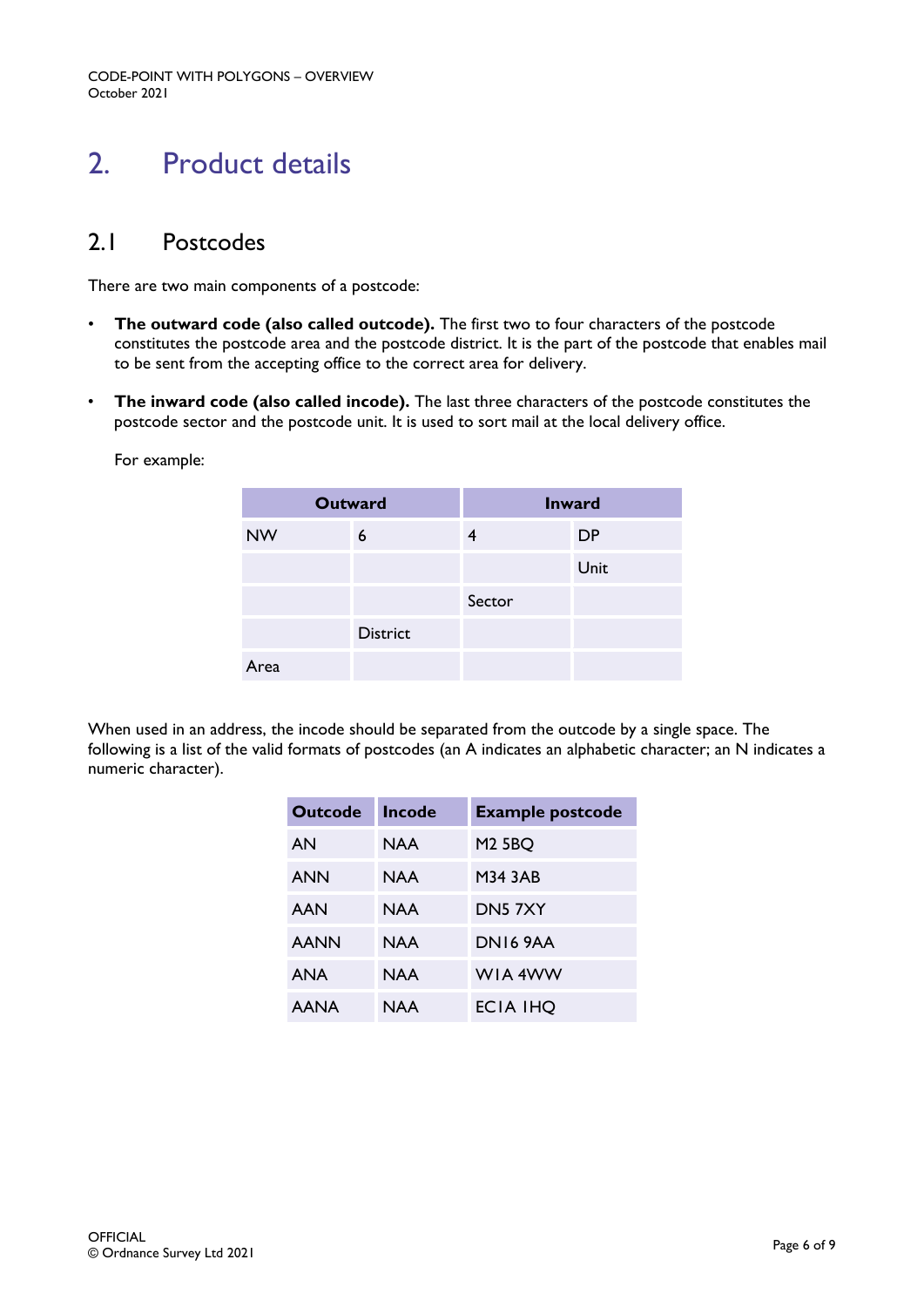## <span id="page-6-0"></span>2.2 Postcode polygon geometry

Postcode polygons are produced by the tessellation of georeferenced PAF coordinates for individual Royal Mail delivery addresses. Only addresses having a positional quality value indicating the location is within a building are used to create the polygons file. Postcodes of addresses of lower quality will be included in the discard files.

Due to the nature of postcode geography, the polygons representing some postcode units are unavoidably split. Every effort has been made to ensure the absolute minimum of postcodes is represented by multiple polygons. These split polygons representing a single postcode remain a single object with one set of attributes.

Each polygon is assigned a unique identifier. The identifier will be a 16-digit series. These identifiers are not reused should a polygon be deleted.

The polygon dataset contains non-overlapping polygon coverage of Great Britain, originally constrained by the extent of realm (EOR) coastline from Ordnance Survey's Boundary-Line data and postcode polygons. Should any addresses fall outside the constraining datasets, the postcodes should be included in the discard files.

The data is divided into 120 postcode area files, each file named with a one- or two-letter postcode area code.

### <span id="page-6-1"></span>2.3 Vertical Streets

Postcodes that are vertically stacked, that is, two or more postcodes within a single building that are represented by a single large-scale building seed. In these situations, a single square polygon represents all the postcodes attributed to the single building seed. These polygons have a special series of identifiers, all commencing with the letter V.

A separate vertical streets lookup table is provided with the polygons and lists the postcodes with the 20 digit unique identifier that are represented by each special polygon. Where these distinctive polygons are crowded closely together, they are reduced in size to prevent overlaps hiding some of the polygons.

### <span id="page-6-2"></span>2.4 Data capture

The polygon set contains a polygon for every postcode in England, Scotland and Wales that is contained in Royal Mail's PAF product, with the following exceptions:

- Postcodes for which there is no location data of sufficient quality.
- Postcodes for which there is no data that lies within the extent of the realm coastline.
- Postcodes that relate to PO Boxes.
- GeoPlace geocode the PAF data from Royal Mail, using source coordinates from Local Authorities in England, Wales & Scotland and Ordnance Survey. GeoPlace then provide the georeferenced PAF data to Ordnance Survey.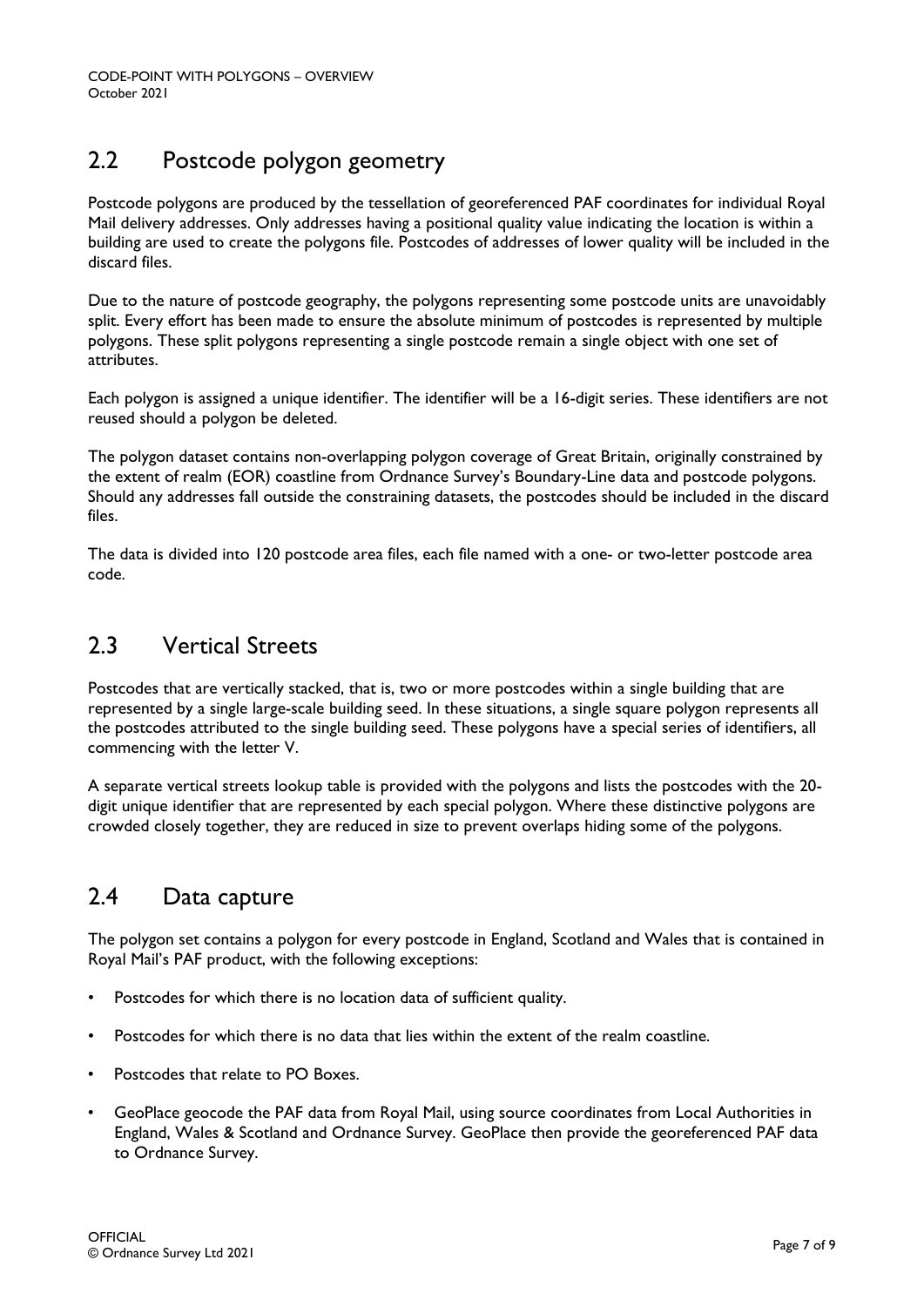## <span id="page-7-0"></span>2.5 Coordinate Reference Systems

The Coordinate Reference Systems (CRS) of the polygon data and the coordinates in the Code-Point tables is provided in British National Grid (BNG).

BNG uses the OSGB36 geodetic datum and a single Transverse Mercator projection for the whole of Great Britain. Positions on this projection are described using Easting and Northing coordinates in units of metres. The BNG is a horizontal spatial reference system only; it does not specify a vertical (height) reference system.

## <span id="page-7-1"></span>2.6 Currency

Updates will normally be at 3-monthly intervals and are a complete resupply of the national dataset.

Each edition of Code-Point with Polygons will have a version number showing the release month for the year (e.g. April) followed by the release year (e.g. 2020).

Starting from April 2020, the version for each quarterly release will be in this format:

- April 2020
- July 2020
- October 2020
- January 2021

Within the Code-Point with Polygons product set, the Code-Point data and the polygons will have their own version numbering because they are released at different times. For example, Code-Point with Polygons April 2020 release will be supplied alongside a set of Code-Point version 2020.1.0. Both Code-Point and the polygons are initially sourced from the same version of address information.